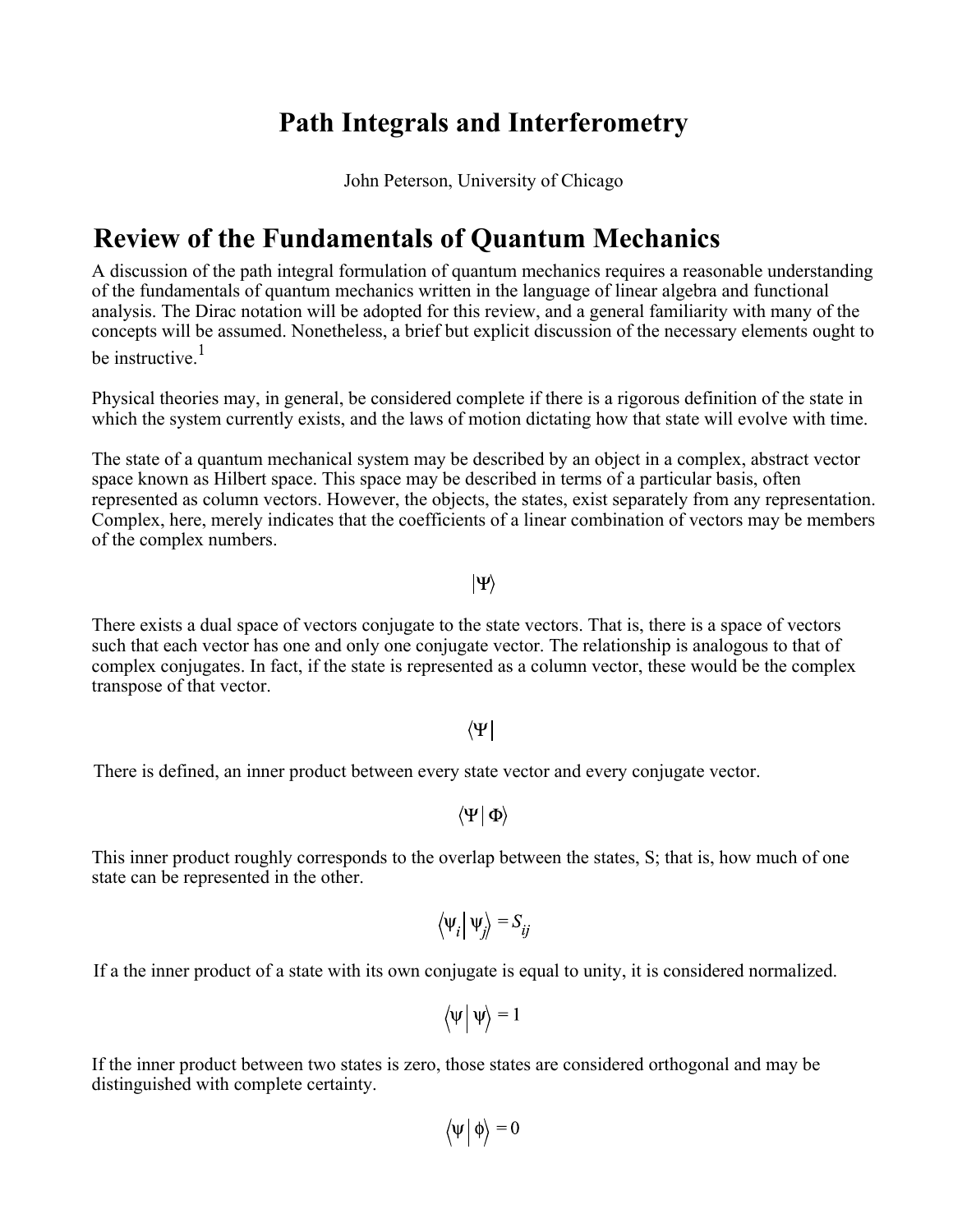Observables of a quantum system are described by Hermitian operators. Such operators are equal to their own Hermitian adjoint. If they are represented in some basis as a matrix, the adjoint is just the conjugate transpose of the matrix.

$$
\hat{A}^{\dagger} = \hat{A}
$$

These operators have an associated set of eigenvectors, with corresponding eigenvalues.

$$
\hat{A} \mid a \rangle = a \mid a \rangle
$$

The eigenvectors of such an operator form a complete basis, meaning any state can be represented as a linear combination of these eigenvectors.

$$
|\Psi\rangle = \sum_{i} \langle a_{i} | \Psi \rangle | a_{i} \rangle
$$

It may be convenient to express the state in terms of an orthonormal basis, for simplification of computation. In that case, each vector in the basis will exhibit the following property.

$$
\left\langle \Psi_i \right| \Psi_j \rangle = \delta_{ij}
$$

Eigenvectors with different eigenvalues are orthogonal. Eigenvectors with the same eigenvalue may be used to construct an orthogonal set if they are not already orthogonal by the Gram-Schmidt process.

$$
\hat{A} \mid a_i \rangle = a \mid a_i \rangle
$$
\n
$$
\hat{A} \mid a_j \rangle = a \mid a_j \rangle
$$
\n
$$
\mid a_k \rangle = \mid a_i \rangle - \langle a_i \mid a_j \rangle
$$
\n
$$
\langle a_k \mid a_j \rangle = 0
$$

Upon measuring an observable of a quantum system, the state will "collapse" into one of the eigenvectors of the corresponding operator. The probability that this will occur is equal to the absolute square of the coefficient in the linear combination. The only values which may be measured are the eigenvalues. No other values will be observed.

$$
P(a_i) = \langle \Psi | a_i | a_i | \Psi \rangle
$$

An example of such an observable is the position of a particle along some axis, x. The eigenvectors of the position must be some function along the continuous space of position which has definite, unambiguous probability of existing at a particular location.

$$
\left| x_{o} \right\rangle = \delta(x - x_{o})
$$

The operator for position in its own basis must return the corresponding location of each eigenvector.

$$
\hat{x} \mid x_o \rangle = x_o \mid x_o \rangle
$$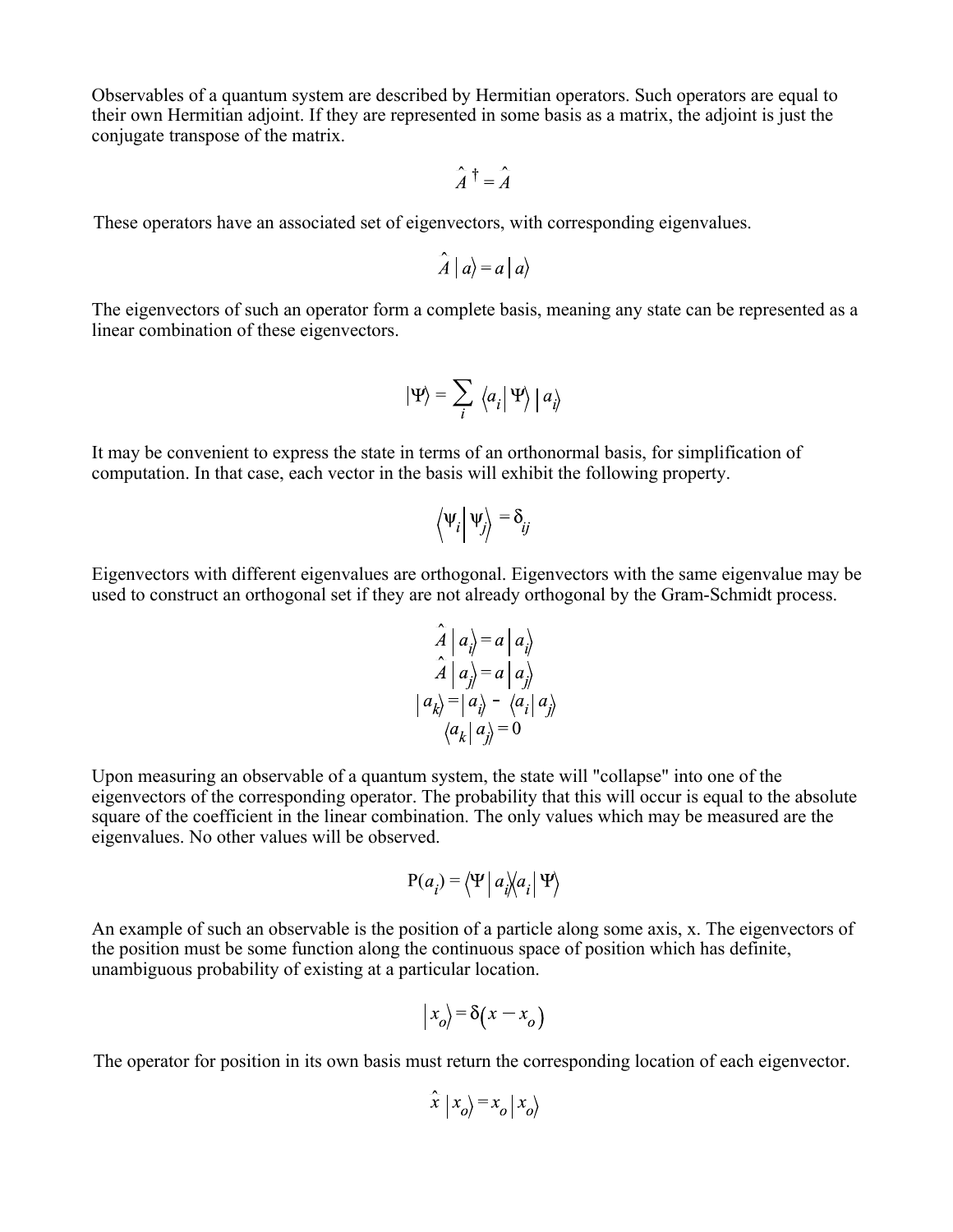$$
\hat{x} \mid x_o = \hat{x} \quad \delta(x - x_o)
$$
\n
$$
= x \delta(x - x_o)
$$
\n
$$
\hat{x} \equiv x
$$

For a more complete description in the position basis, the momentum operator must be defined. The eigenvectors of momentum must have a well-defined wavelength by the deBroglie relation.

$$
e^{ikr}
$$
  
\n
$$
p = \hbar k
$$
  
\n
$$
i\frac{p}{\hbar}r
$$
  
\n
$$
e^{i\frac{p}{\hbar}r}
$$
  
\n
$$
p_o
$$
  
\n
$$
= e^{i\frac{p}{\hbar}r}
$$

The momentum operator must return the value of the momentum; upon inspection, it must be the following.

$$
\hat{p} \equiv -i\hbar \nabla
$$

Many physically interesting quantities may be described in terms of some generalized position and some conjugate momentum which will have the same form as the preceding. Linear momentum will correspond to linear position. Angular momentum will correspond to angular position. By association, the momentum conjugate to time is the energy. The function corresponding to this quantity is the Hamiltonian. The equation describing this operation on a general vector is known as the Schrodinger equation. by convention, the version without an initial negative is often used.

$$
\hat{H} \equiv i\hbar \partial_t
$$

$$
i\hbar \partial_j |\Psi\rangle = \hat{H} |\Psi\rangle
$$

With the state of a quantum system described, what remains is a description of the time-evolution. The time evolution operator can be derived from the time-dependent Schrodinger equation. If the time interval over which the evolution takes place is small enough, the Hamiltonian can be regarded as constant.

$$
\left|\Psi(dt)\right\rangle = \left|\Psi(0)\right\rangle + \frac{d}{dt}\left|\Psi(0)\right\rangle dt + \frac{1}{2}\frac{d^2}{dt^2}\left|\Psi(0)\right\rangle (dt)^2 + \dots
$$

$$
= (1 - \frac{i}{\hbar}\hat{H}dt - \frac{1}{2}\frac{1}{(\hbar)^2}\hat{H}\hat{H}(dt)^2 + \dots)\left|\Psi(0)\right\rangle
$$

$$
= U(dt)\left|\Psi(0)\right\rangle
$$

$$
U(dt) = e^{-\frac{i}{\hbar}\hat{H}dt}
$$

The general time evolution operator can be constructed in terms of the infinitesimal operators.

$$
\left| \Psi(t) \right\rangle = U(t) \left| \Psi(0) \right\rangle = \prod_{i} \left| U(dt_i) \right| \Psi(0) \rangle
$$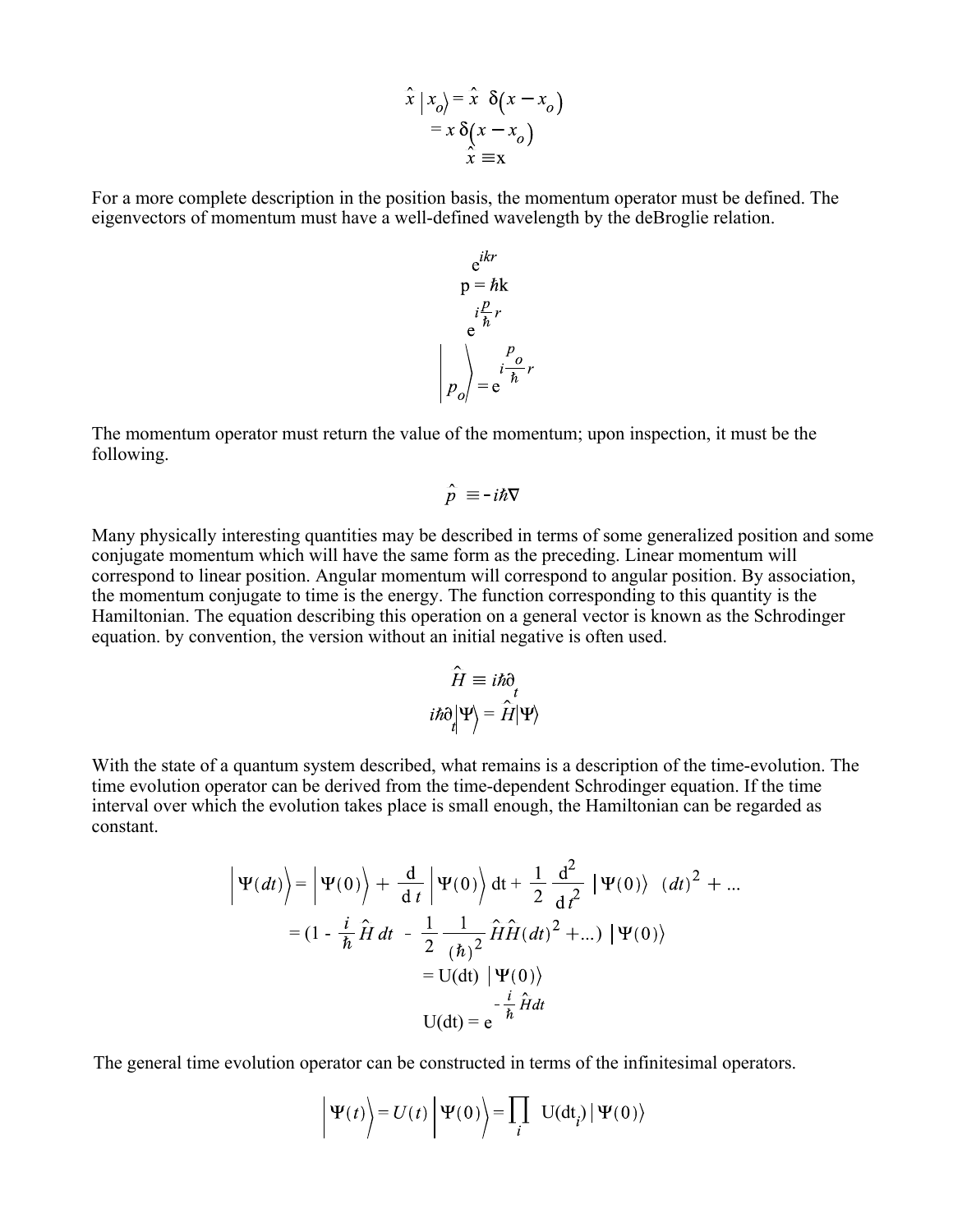$$
= e^{-\frac{i}{\hbar}\int \hat{H} dt} \left| \Psi(0) \right\rangle
$$

A more complete discussion of the fundamentals of quantum mechanics would include aspects of uncertainty and whether certain operators commute with one another. These discussions are unnecessary for this particular topic and have been left out.

## **The Path Integral Formula**

Some understanding of Lagrangian mechanics may be necessary to fully appreciate the following discussion, but a brief, conceptual review should be adequate to follow the proceeding derivations.<sup>2</sup> The Lagrangian in classical mechanics is a function of generalized coordinates and their first derivatives which describes the state of a system. It is found by obeying the principle of least action and is wholly equivalent to Newtonian mechanics. The action, is the path integral of the Lagrangian between two points and the principle of least action is stated as follows. (The action may also be written as S).

$$
\delta \mathcal{A} = 0 = \delta \int \mathcal{L}(q, \dot{q}) \, dt
$$

Once the Lagrangian is found, the time-evolution of the system may be described by a set of Euler-Lagrange equations corresponding to each generalized coordinate.

$$
\frac{\mathrm{d}}{\mathrm{d}t} \left( \frac{\partial}{\partial \dot{q}} \mathcal{L} \right) - \frac{\partial}{\partial q} \mathcal{L} = 0
$$

The definition of the Hamiltonian is, in fact, in terms of a Lagrangian. So the Lagrangian may be written as follows.

$$
\mathcal{L} = \sum_{i} p_i \dot{q}_i - \mathbf{H}
$$

In classical mechanics, Lagrangian and Hamiltonian mechanics exist as equivalent, but separate ways of calculating the trajectory of a particle. Hamiltonian mechanics takes the initial positions and momenta of particles and computes the next set of positions and momenta. Lagrangian mechanics takes the endpoints of a trajectory and computes the path that minimizes the action, replicating the results.

There exists a similar approach to quantum mechanics which will now be derived. The analogous quantity for a particle trajectory is the probability that a particle will be found at a given location at a particular time. The first consideration is that any state can be represented in the position basis, and so defining this "trajectory" operator for position is sufficient to describe the trajectory of any state. This is known as the path integral kernel, or the propagator.

The propagator can be derived as the combined propagator for small intervals.<sup>3</sup> For a simple Hamiltonian with separable kinetic and potential components, the following is valid.

$$
\langle x, dt | x_o, 0 \rangle
$$
  
=  $\langle x | U(dt) | x_o \rangle$   
=  $\sum_p \langle p | \langle x | p \rangle U(dt) | x_o \rangle$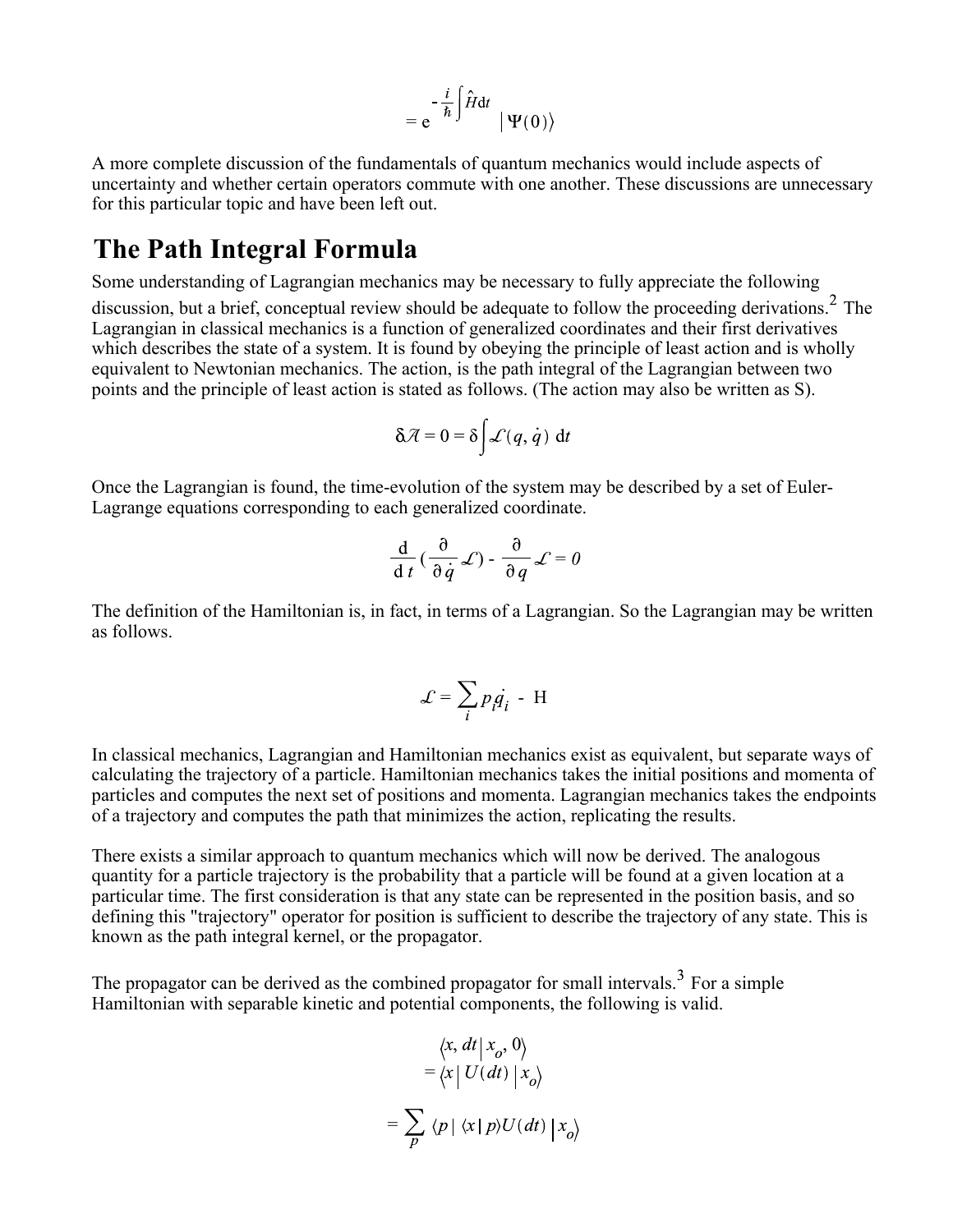$$
= \frac{1}{\sqrt{h}} \int dp e^{\frac{i}{h} (\rho x + H dt + O(dt^2))} |x_0\rangle
$$
  

$$
= \frac{1}{\sqrt{h}} \int dp e^{\frac{-i}{h} (\rho x + \frac{p^2}{2m} + V(x_0) dt + O(dt^2))}
$$
  

$$
= \sqrt{\frac{m}{ih dt}} e^{\frac{i}{h} (\frac{m}{2} (\frac{x - x_0)^2}{dt} - V(x_0) dt + O(dt^2))}
$$

The expression in the exponent is just the Lagrangian times a small interval of time, or the action over a small interval of time.

$$
\langle x, dt | x_o, 0 \rangle
$$
  
= N e <sup>$\frac{i}{\hbar}$</sup>  z dt = N e <sup>$\frac{i}{\hbar}$</sup>  A

To find the form of the path integral kernel for a larger interval of time, one must combine many smaller intervals. However, one must be careful to account for all of the contributions. The position basis is complete, but each component of position may overlap with every other component at a future time. Therefore, the expression for the general path integral kernel is as follows. Let the number of small time intervals be M, and each basis be written in terms of a subscript which indicates the time relative to the endpoint.

$$
\langle x, dt | x_o, 0 \rangle
$$
  
=  $\int dx \langle x | x_{-dt} \rangle dx_{-dt} \langle x_{-dt} | x_{-2} dt \rangle \dots dx_{-Mdt} \langle x_{-Mdt} | x_o \rangle$ 

This integral describes each position and how it overlaps with the next along a trajectory. In effect, this is a sum over all the possible paths between the endpoints weighted by the exponential of the action. Of course this quantity may be normalized.

$$
\langle x, dt | x_o, 0 \rangle
$$
  
=  $\sum_{paths} \prod_{dt} e^{\frac{i}{\hbar} \mathcal{L} dt}$   
=  $\sum_{paths} e^{\frac{i}{\hbar} \int_{path} \mathcal{L} dt}$ 

The behavior of a particle can be described as a set of probabilities and associated trajectories. Therefore, the probability that a particle will travel along a given trajectory can be computed from the sum all possible paths between the endpoints weighted by the exponential of the action along the given path.

#### **A More General Derivation**

The derivation of the path integral can be achieved using a more general notion of the Lagrangian. As the Hamiltonian is defined in terms of the Lagrangian, again the Lagrangian may be written as follows.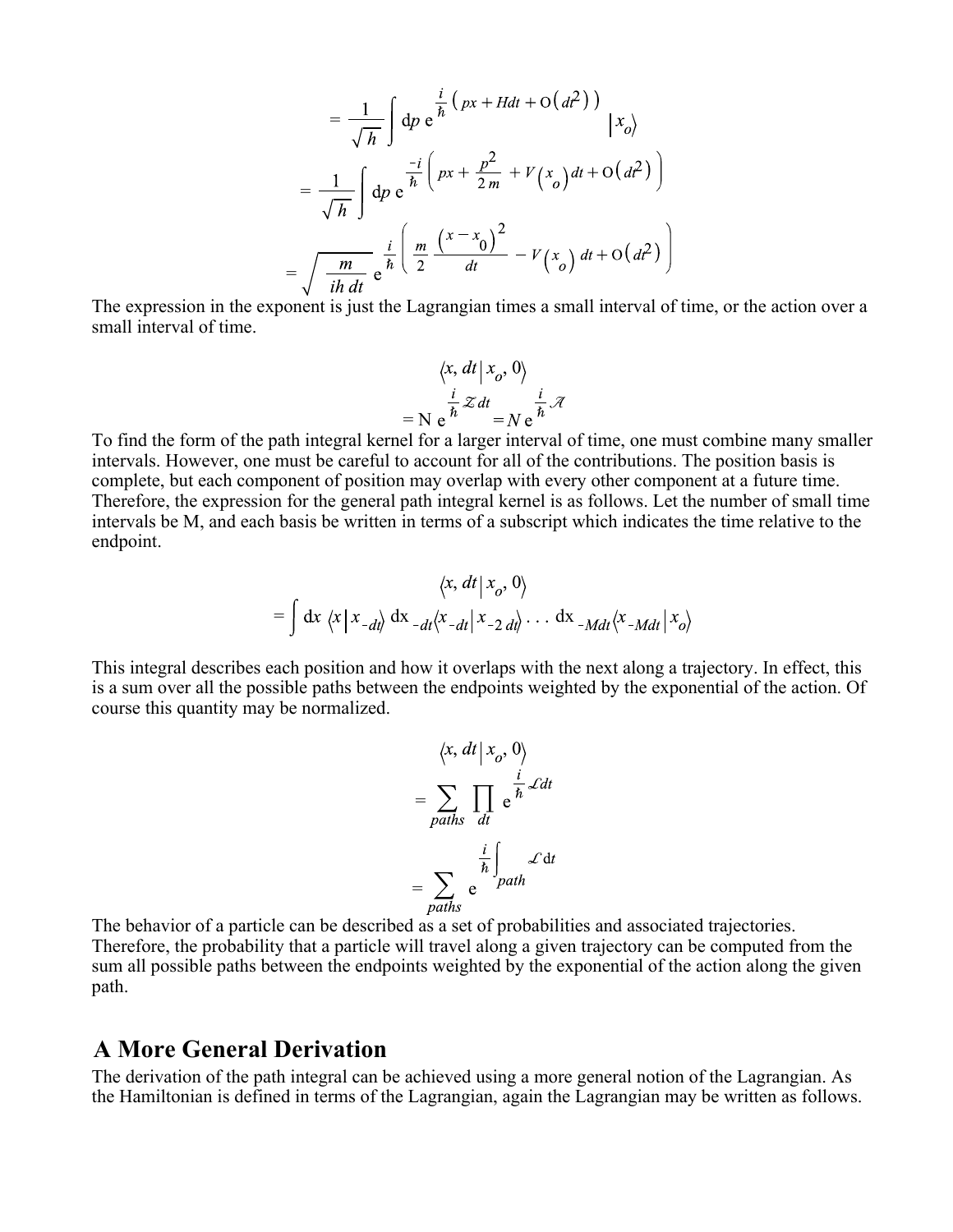$$
\mathcal{L} = \sum_{i} p_i \dot{q}_i - \mathbf{H}
$$

The probability amplitude for a given endpoint in generalized coordinates is given below for an infinitesimal step forward in time. Here q is used to indicate a set of coordinates. p is likewise used for a set of conjugate momenta (excluding time).

$$
\langle q, dt | q_o, 0 \rangle
$$
  
=  $\langle q | U | q_o \rangle$   
=  $\int dp e^{\frac{i}{\hbar} p \cdot q} e^{-\frac{i}{\hbar} H(q_o) dt}$ 

The general position and its conjugate momentum (by which one may construct the Hamiltonian) do not commute with each other. They do, however, commute with their commutator, ih. The Baker-Campbell-Hausdorff formula for such a case (which will not be derived here) is as follows for exponential operators.

$$
e^{A}e^{B} = e^{A+B+\frac{1}{2}[A,B]}
$$

The commutator is second order in dt, and can be ignored for a sufficiently small interval of time. Therefore the propagator may be written as follows.

$$
\int dp e^{\frac{i}{\hbar} \left( p \cdot q - \frac{p^2}{2m} dt - V dt \right)}
$$

$$
= N e^{\frac{i}{\hbar} \left( p \cdot \dot{q} dt - H dt \right)}
$$

$$
= N e^{\frac{i}{\hbar} \mathcal{L} dt}
$$

The remaining derivation is the same as that shown above.

#### **Free Particle Lagrangian**

The Lagrangian for a free particle, regardless of mass, is the following.

$$
\mathcal{L} = \mathsf{p}\dot{q}
$$

The state of a general particle can be written in the momentum basis, and so the action for a given eigenvector can be written as follows.

$$
\mathcal{A} = \int_{path} \mathcal{L} dt
$$

$$
= \int_{0}^{path} p\dot{q} dt
$$

$$
= p\Delta q
$$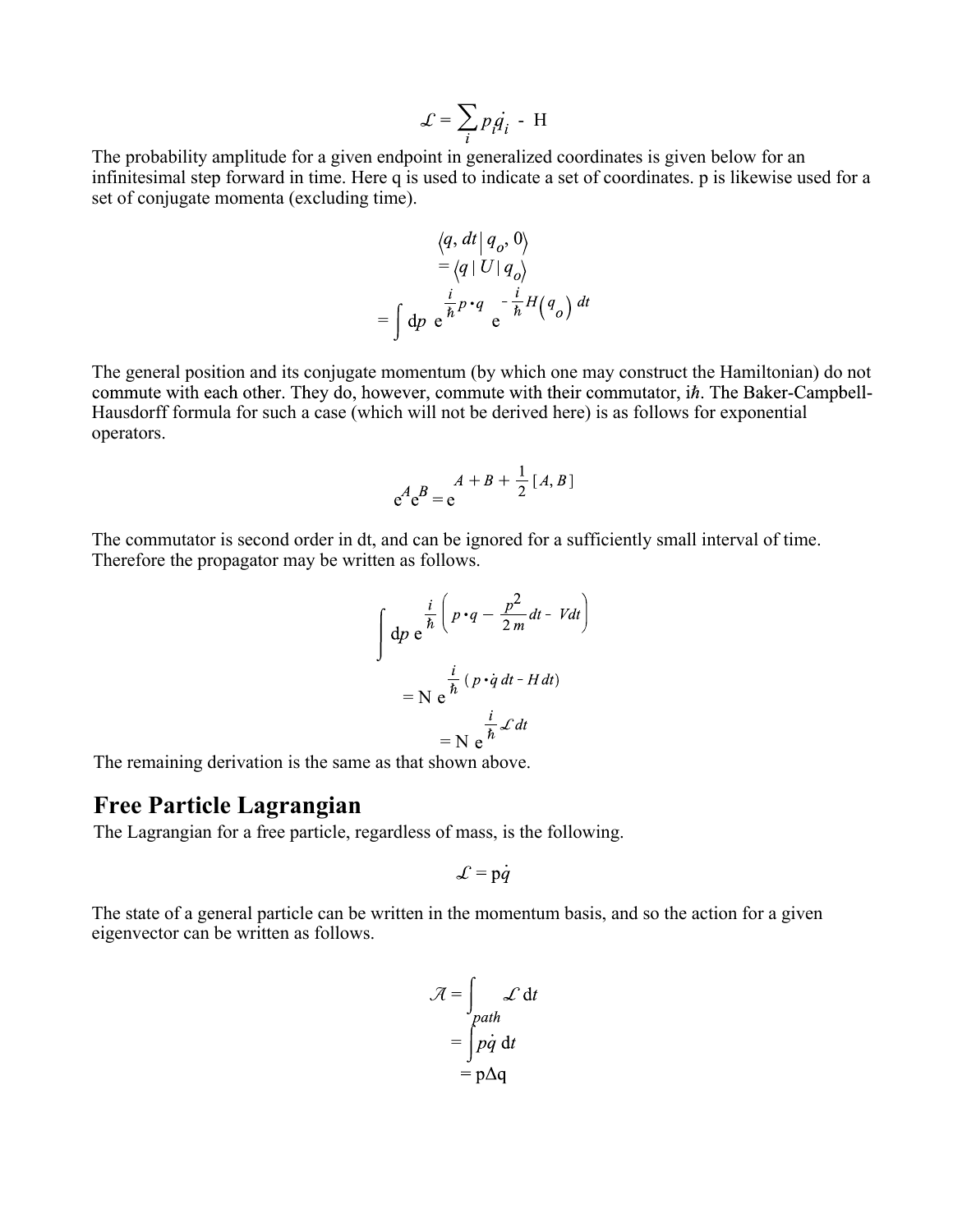## **Mach-Zehnder Interferometer**

A simple example of employing the path integral formalism is in the single-photon experiments of a Mach-Zehnder interferometer. A sketch of the apparatus is shown below *(Figure 1)*. Despite the suggestive drawing, the apparatus does not need to be a parallelogram, and so the path lengths in the higher and lower paths may differ.



**Figure 1.** A single photon Mach-Zehnder interferometer. (John Peterson, 2020)

The single photon experiment is essentially the same as the conventional experiment. However, the light source is dimmed until there exists, with reasonable certainty, one particle in the apparatus at a time.

Assuming the principle of least time holds, there exist only two outcomes of measurement using this apparatus and four possible paths over which the photon can travel. The photon may reflect off the first partially reflective mirror, take the upper path, and then reflect again arriving at A. The photon may also reflect off the first partially reflective mirror, take the upper path, and then transmit through the second partially reflective mirror arriving at B. If the photon transmits through the first mirror, it can either reflect off the second, or transmit, leading to a total of four paths. Eventually, the particle will be detected, so the two end states are to arrive at either A or B.

If one performs this measurement using detectors which can only measure one frequency, the experimental outcome can be determined using the previously derived action. (Note that this means the particle momentum is known before it hits the detector, and the position is known after). This discussion can also be thought of as an explanation of what happens to each momentum eigenfunction, the general state being a linear combination thereof.

There are two other considerations before computation may begin. If a mirror has empirically been measured to reflect half of the incoming photons, the probability amplitude corresponding to transmission (or reflection) upon hitting the mirror is the square root of one half. In addition, reflection against a hard boundary is known to shift the phase of an incoming wave by one half. Reflection against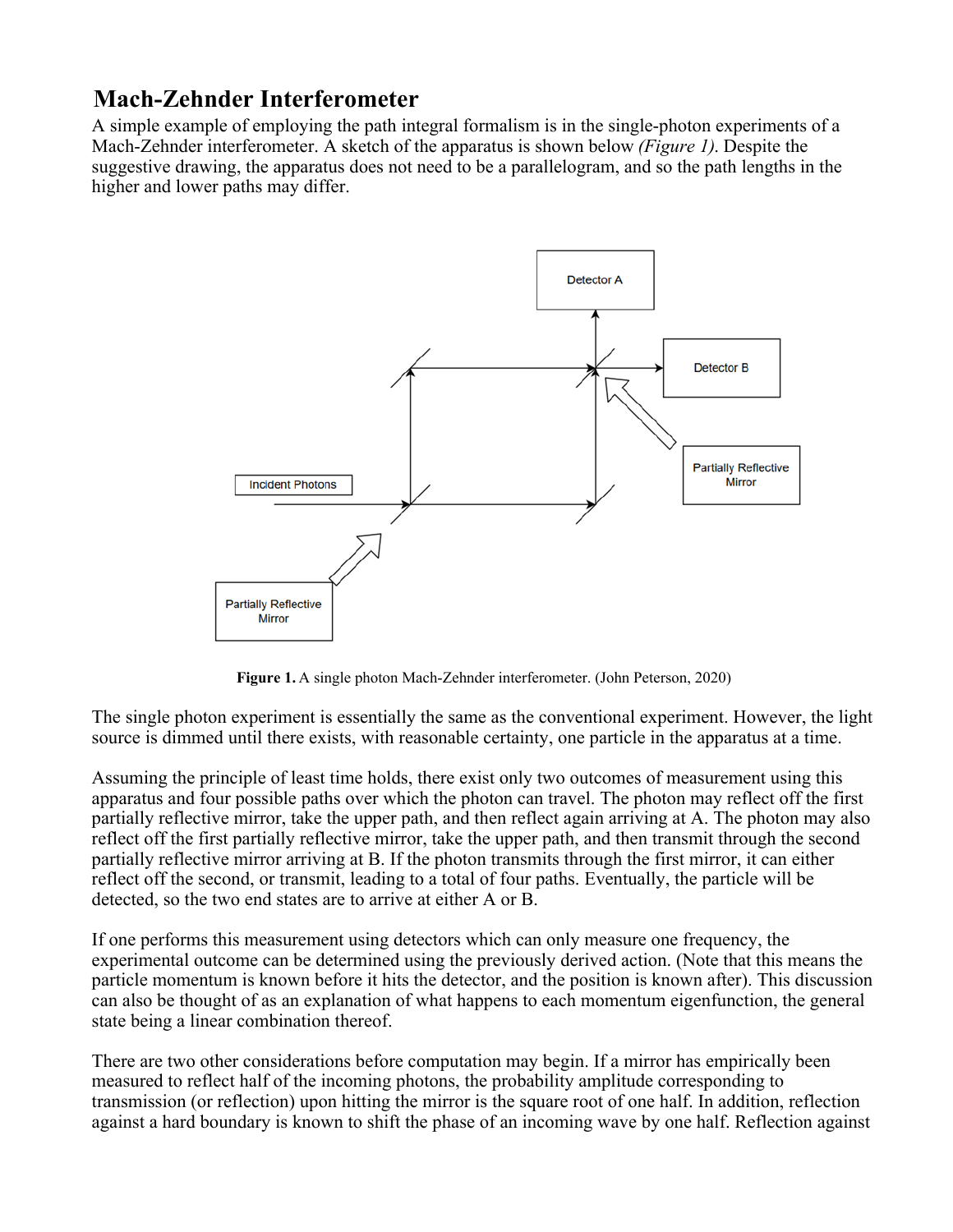a soft boundary has no such effect. Here, soft means that the material after the reflection surface has a index index of refraction than the one before the boundary. (See *figure 2*)



**Figure 2.** Second partially reflective mirror encountered by the photons. (John Peterson, 2020)

The reflection of the upper path at the second partially reflective mirror occurs at the inner surface, which is a soft boundary. If the reader does not believe this fact, then the apparatus can be made such that the mirror is coated to only transmit at the first surface.

With all this considered, the probability amplitudes corresponding to the photon reaching detectors A and B are given below.

$$
\Psi_{A} = \frac{-1}{\sqrt{2}} (-1) \frac{1}{\sqrt{2}} e^{\frac{i}{\hbar} px_{1}} + \frac{1}{\sqrt{2}} (-1) \frac{1}{\sqrt{2}} e^{\frac{i}{\hbar} px_{2}}
$$
  

$$
= \frac{1}{2} e^{\frac{i}{\hbar} px_{1}} - \frac{1}{2} e^{\frac{i}{\hbar} px_{2}}
$$
  

$$
\Psi_{B} = \frac{-1}{\sqrt{2}} (-1) \frac{1}{\sqrt{2}} e^{\frac{i}{\hbar} px_{1}} + \frac{1}{\sqrt{2}} (-1) \frac{-1}{\sqrt{2}} e^{\frac{i}{\hbar} px_{2}}
$$
  

$$
= \frac{1}{2} e^{\frac{i}{\hbar} px_{1}} + \frac{1}{2} e^{\frac{i}{\hbar} px_{2}}
$$

With these probability amplitudes, one may obtain the probabilities, that the particle will be detected at a particular detector over the interval defined by the experiment.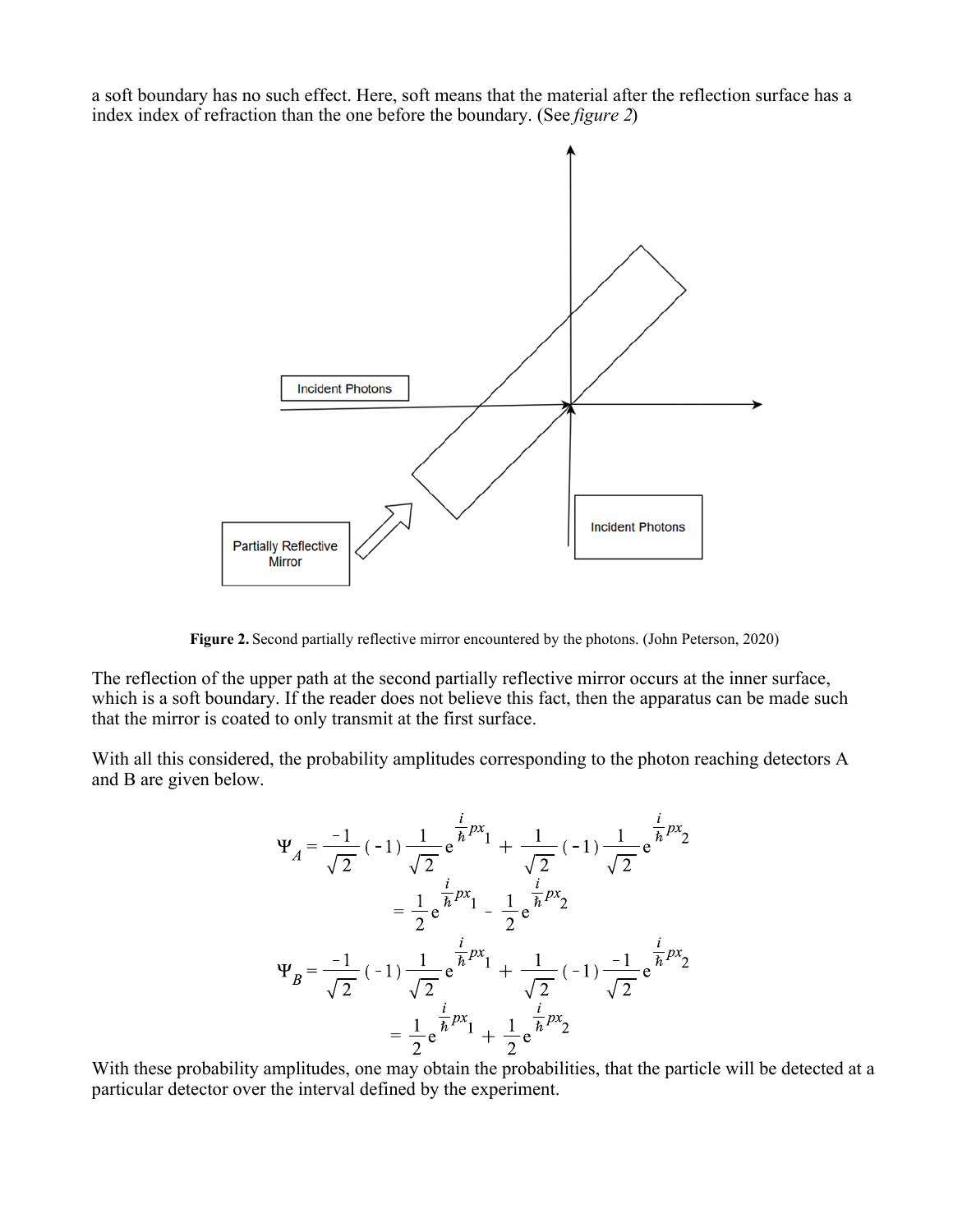$$
P_{A} = \langle \Psi_{A} | \Psi_{A} \rangle = \left( \frac{1}{2} e^{-\frac{i}{\hbar} px} \right) - \frac{1}{2} e^{-\frac{i}{\hbar} px} \left( \frac{1}{2} e^{-\frac{i}{\hbar} px} \right) - \frac{1}{2} e^{-\frac{i}{\hbar} px} \right)
$$
  
\n
$$
= \frac{1}{2} - \frac{1}{4} \left( e^{-\frac{i}{\hbar} p (x_1 - x_2)} + e^{-\frac{i}{\hbar} p (x_1 - x_2)} \right)
$$
  
\n
$$
= \frac{1}{2} \left( 1 - \cos \left( \frac{1}{\hbar} p (x_1 - x_2) \right) \right)
$$
  
\n
$$
= \sin^{2} \left( \frac{1}{2 \hbar} p (x_1 - x_2) \right)
$$
  
\n
$$
P_{B} = \langle \Psi_{B} | \Psi_{B} \rangle = \left( \frac{1}{2} e^{-\frac{i}{\hbar} px} \right) + \frac{i}{2} e^{-\frac{i}{\hbar} px} \left( \frac{1}{2} e^{-\frac{i}{\hbar} px} \right) + \frac{1}{2} e^{-\frac{i}{\hbar} px} \right)
$$
  
\n
$$
= \frac{1}{2} + \frac{1}{4} \left( e^{\frac{i}{\hbar} p (x_1 - x_2)} + e^{-\frac{i}{\hbar} p (x_1 - x_2)} \right)
$$
  
\n
$$
= \frac{1}{2} \left( 1 + \cos \left( \frac{1}{\hbar} p (x_1 - x_2) \right) \right)
$$
  
\n
$$
= \cos^{2} \left( \frac{1}{2 \hbar} p (x_1 - x_2) \right)
$$

Note that these probabilities are already normalized. Indeed, there also a peculiar behavior. There exists a difference in the length of the paths such that there will be zero probability of the particle arriving at one of the detectors. If the difference in action between the upper path and the lower path is an integral multiple of h, the particle will not arrive at detector A.

In the case of the classical interferometer, light of a given wavelength will interfere with itself if the path lengths are integral multiples of the wavelength apart offset by half a wavelength, due to destructive interference. However, this result suggests that each photon will interfere with itself in the same way. This result is not an artifact of the derivation, it is supported by experiment.

This is how it really works.<sup>4</sup>

# **Elitzur-Vaidman Bomb Tester**

The Eliztzur-Vaidman bomb tester is a thought experiment which has since been realized in experimental form. The real experiment does not involve explosives, but the logic plays out the same way. The same interferometer is assembled, and then an object is placed in the lower path. This object is a bomb which has a detector on it. This detector will always absorb a photon, should it interact with it, if the bomb is "live". If the bomb is "dead" the detector will never absorb the photon. (See *figure 3*) Despite what the drawing might suggest, this apparatus does not have to be a parallelogram, and the path lengths may differ.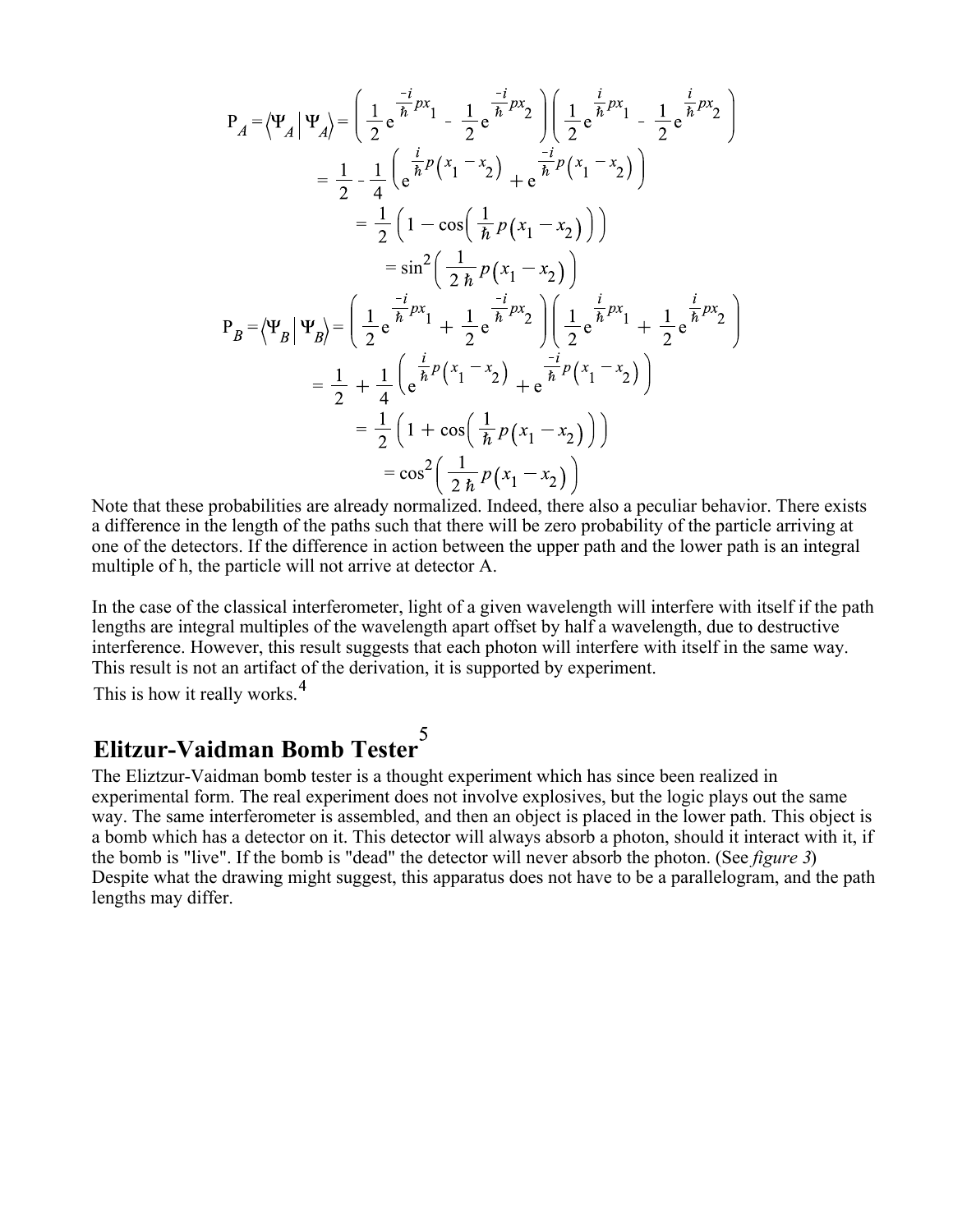

**Figure 3**. Block diagram of the Elitzur Vaidman bomb tester. (John Peterson, 2020)

In the case of the dead bomb, the probabilities are exactly the same as previously derived. In the case of the live bomb however, these probabilities change. One more case appears, that of triggering the bomb.

$$
\Psi_{A} = \frac{1}{\sqrt{2}}
$$
  
\n
$$
\Psi_{A} = \frac{-1}{\sqrt{2}} (-1) \frac{1}{\sqrt{2}} e^{\frac{i}{\hbar} px_{1}}
$$
  
\n
$$
= \frac{1}{2} e^{\frac{i}{\hbar} px_{1}}
$$
  
\n
$$
\Psi_{B} = \frac{-1}{\sqrt{2}} (-1) \frac{1}{\sqrt{2}} e^{\frac{i}{\hbar} px_{1}}
$$
  
\n
$$
= \frac{1}{2} e^{\frac{i}{\hbar} px_{1}}
$$
  
\n
$$
P_{A} = \langle \Psi_{A} | \Psi_{A} \rangle = \left( \frac{1}{2} e^{\frac{-i}{\hbar} px_{1}} \right) \left( \frac{1}{2} e^{\frac{i}{\hbar} px_{1}} \right)
$$
  
\n
$$
= \frac{1}{4}
$$
  
\n
$$
P_{B} = \langle \Psi_{B} | \Psi_{B} \rangle = \left( \frac{1}{2} e^{\frac{-i}{\hbar} px_{1}} \right) \left( \frac{1}{2} e^{\frac{i}{\hbar} px_{1}} \right)
$$
  
\n
$$
= \frac{1}{4}
$$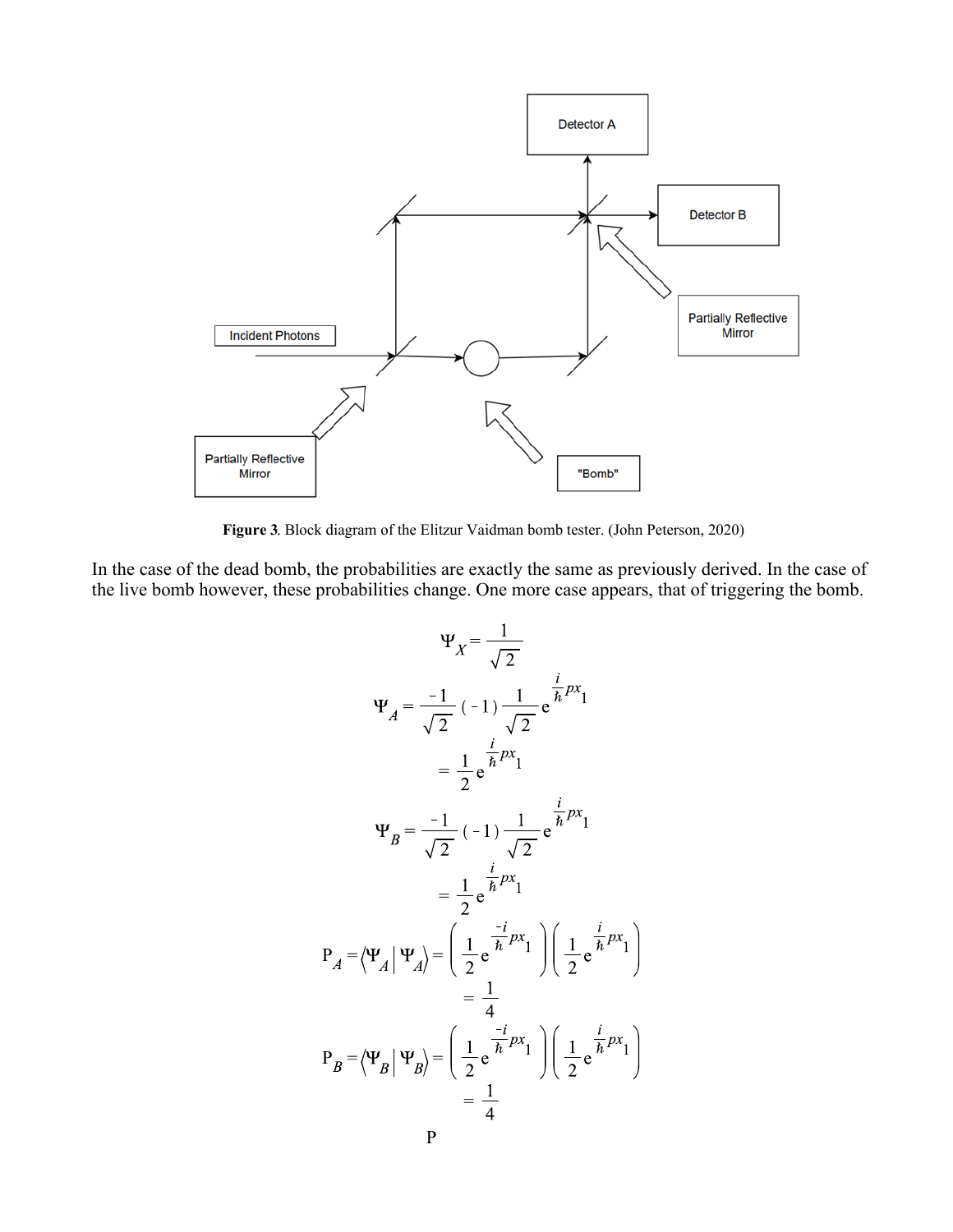$$
X = \left\langle \Psi_X \middle| \Psi_X \right\rangle
$$
  
= 
$$
\frac{1}{2}
$$

The probabilities are fixed, but what this offers is a unique opportunity. Suppose the apparatus was assembled in such a way that there was zero probability of initially detecting the particle at detector A. Then, each photon may act as an experiment to determine whether each bomb is "live" or "dead".

If the bomb is dead, one will still never detect the particle at detector A. If the bomb is live, there is a 50% chance that the experiment will set it off. There is also a 25% chance that it will give the same outcome as the dead bomb. Finally, there is a 25% chance that it will hit detector A.

This last outcome has determined the state of the bomb, and yet the particle was found at detector A, not at the bomb. The experiment has determined that the bomb is active without interacting with it.

### **Path Integrals and Chemical Dynamics**

The most straight forward, if sometimes impractical, way to simulate chemical dynamics with quantum effects is to numerically solve for the wavefunction, solve the Schrodinger equation, for some complete basis determining the wavefunction at an instant later, and repeat the process until the desired endpoint is reached. This may be done; in fact, if the Hamiltonian for the system is non-trivial in time, the state of the system may be solved for through perturbative expansion. This is the topic of time-dependent perturbation theory.

However, another approach is to simulate the quantum fluctuations that occur around the classical path. The path integral (of all the paths that are approximately near the classical trajectory) for the nuclear motion defines an effective Hamiltonian. This is then used to simulate the trajectory of the nuclei in a quasi-classical manner, and the electronic wavefunction is calculated separately by the Born-Oppenheimer approximation. Such a computation is seen in the algorithm for Ring-Polymer Molecular Dynamics. Other such methods also exist which employ the same basic principle. In order to accomplish this, one still needs to compute the electronic structure for every point. In essence, the electronic structure defines a "potential energy surface" which the heavier nuclei will use as an effective potential, giving an effective Lagrangian. Such a calculation is shown below. First, a set of geometries is defined. Then, the electronic energy is calculated for each geometry. Finally, plotting the energy over the range of coordinates gives the potential energy surface. Here, that surface is computed for molecular nitrogen.

#### **> Digits := 15;**

$$
Digits := 15 \tag{2.5.1}
$$

> with(QuantumChemistrv):

[AOLabels, ActiveSpaceCI, ActiveSpaceSCF, AtomicData, BondAngles, BondDistances, **(2.5.2)** Charges, ChargesPlot, CorrelationEnergy, CoupledCluster, DensityFunctional, DensityPlot3D, Dipole, DipolePlot, Energy, FullCI, GeometryOptimization, HartreeFock, Interactive, Isotopes, MOCoefficients, MODiagram, MOEnergies, MOIntegrals, MOOccupations, MOOccupationsPlot, MOSymmetries, MP2, MolecularData, MolecularGeometry, NuclearEnergy, NuclearGradient, Parametric2RDM, PlotMolecule, Populations, RDM1, RDM2, ReadXYZ, SaveXYZ, SearchBasisSets, SearchFunctionals, SkeletalStructure, Thermodynamics, Variational2RDM, VibrationalModeAnimation, VibrationalModes, Video]

**(2.5.3)**  $R := [0.6, 0.7, 0.8, 0.9, 1.0, 1.1, 1.2, 1.3, 1.4, 1.5, 1.6, 1.7, 1.8, 1.9];$ <br> $R := [0.60000000, 0.70000000, 0.80000000, 0.90000000, 1.00000000, 1.10000000.$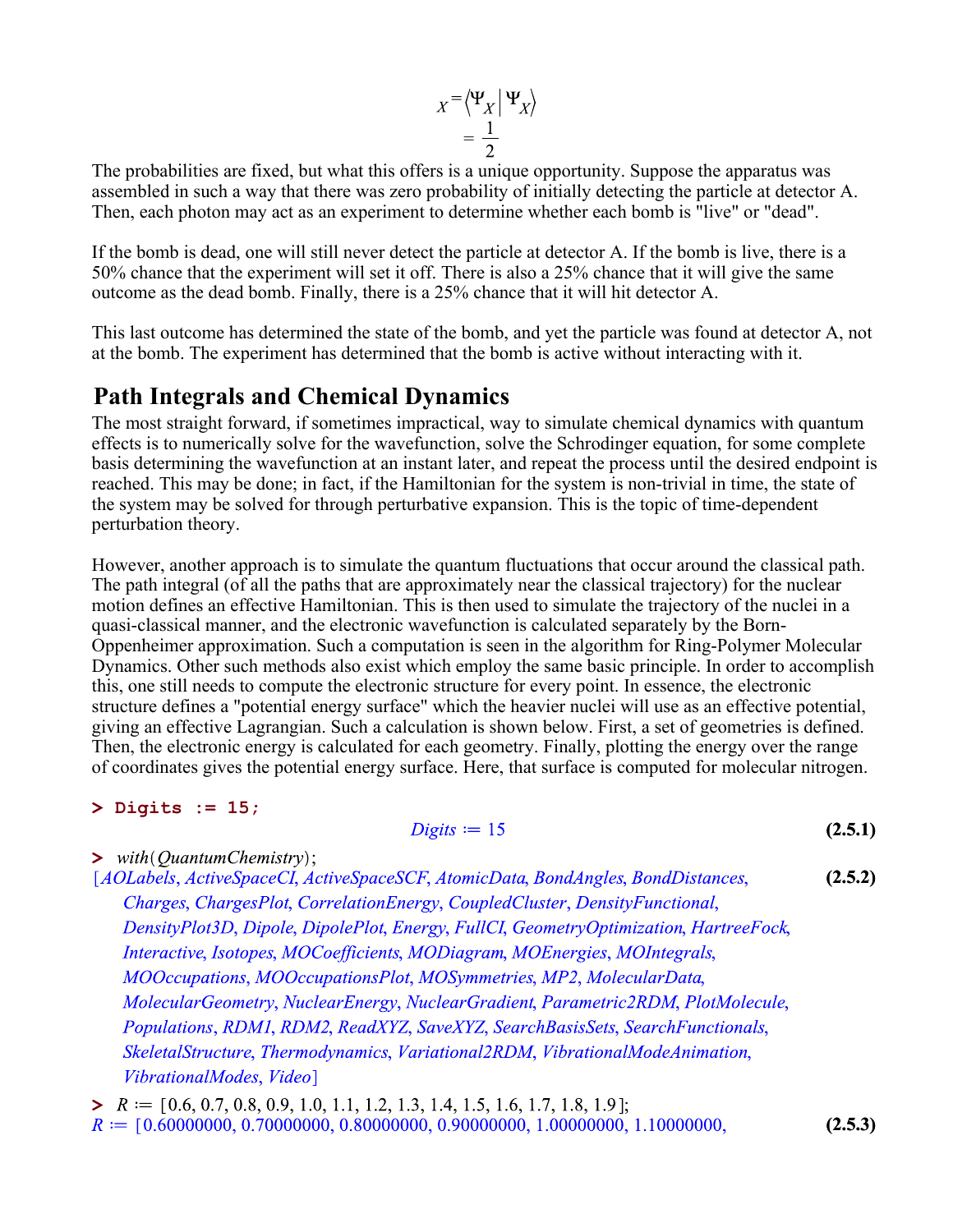1.20000000, 1.30000000, 1.40000000, 1.50000000, 1.60000000, 1.70000000, 1.80000000, 1.90000000]

- >  ${mos := [seq([["N", 0, 0, 0], ["N", 0, 0, R]], R in R)}$  $mols := [[[["\N", 0, 0, 0], [\text{ "\N", 0, 0, 0.60000000]], [["\N", 0, 0, 0], [\text{ "\N", 0, 0, 0.70000000]],$ **(2.5.4)**  $[["N", 0, 0, 0], ["N", 0, 0, 0.80000000]], [["N", 0, 0, 0], ["N", 0, 0, 0.90000000]], [["N", 0, 0, 0.90000000]],$ 0, 0, 0], ["N", 0, 0, 1.00000000]], [["N", 0, 0, 0], ["N", 0, 0, 1.10000000]], [["N", 0, 0, 0],  $\lceil "N", 0, 0, 1.20000000\rceil$ ,  $\lceil "N", 0, 0, 0 \rceil$ ,  $\lceil "N", 0, 0, 1.30000000\rceil$ ,  $\lceil "N", 0, 0, 0 \rceil$ ,  $\lceil "N", 0, 0, 0 \rceil$ 0, 1.40000000]],  $[ [ " N", 0, 0, 0 ], [ " N", 0, 0, 1.50000000 ]]$ ,  $[ [ " N", 0, 0, 0 ], [ " N", 0, 0, 0 ]$  $1.60000000$ ]], [["N", 0, 0, 0], ["N", 0, 0, 1.70000000]], [["N", 0, 0, 0], ["N", 0, 0,  $1.80000000$ ]], [["N", 0, 0, 0], ["N", 0, 0, 1.90000000]]]
- $\triangleright$   $Es := [seq(Energy(m, Method = HartreeFock, basis = "3-21g"), m \text{ in } mols) ]$ ;  $Es := [-105.39716384, -106.96547997, -107.75742018, -108.12842061, -108.27366872,$  (2.5.5)  $-108.30004153, -108.26750168, -108.20899832, -108.14073970, -108.06972821,$  $-107.99904386, -107.93042458, -107.86505989, -107.80372856$
- $\triangleright$  plot(R, Es);



#### **>**

A method of sampling over that effective Lagrangian must be chosen, but then the propagator will provide an algorithm for determining the importance of any given particular path in the behavior of the molecule. This behavior could be as simple as the evolution of a wavefucntion in a time-independent Hamiltonian, or it could be as complex as the dissociation of a bond. In this way, the path integral formalism may be applied to predict the behavior of bound systems and not just the trajectories of particles in a beam.

# **References**

- 1. Dirac, P. A. M. Principles of Quantum Mechanics, 3rd ed.; Oxford University Press: Amen House, London, 1947.
- 2. Goldstein; Poole; Safko. Classical Mechanics, 3rd ed.; Pearson Education Limited: Edinburgh Gate, Harlow, 2014.
- 3. Zee, A. Quantum Field Theory in a Nutshell, Princeton University Press: Princeton, N.J., 2003.
- 4. Aspect, A.; Grangier, P.; Roger, J. *J Optics (Paris)*, **1989**, *20*, 119.
- 5. Kwiat, P.; Weinfurter, H.; Herzog, T.; Zeilinger, A.; Kasevich, M. Annals of the New York